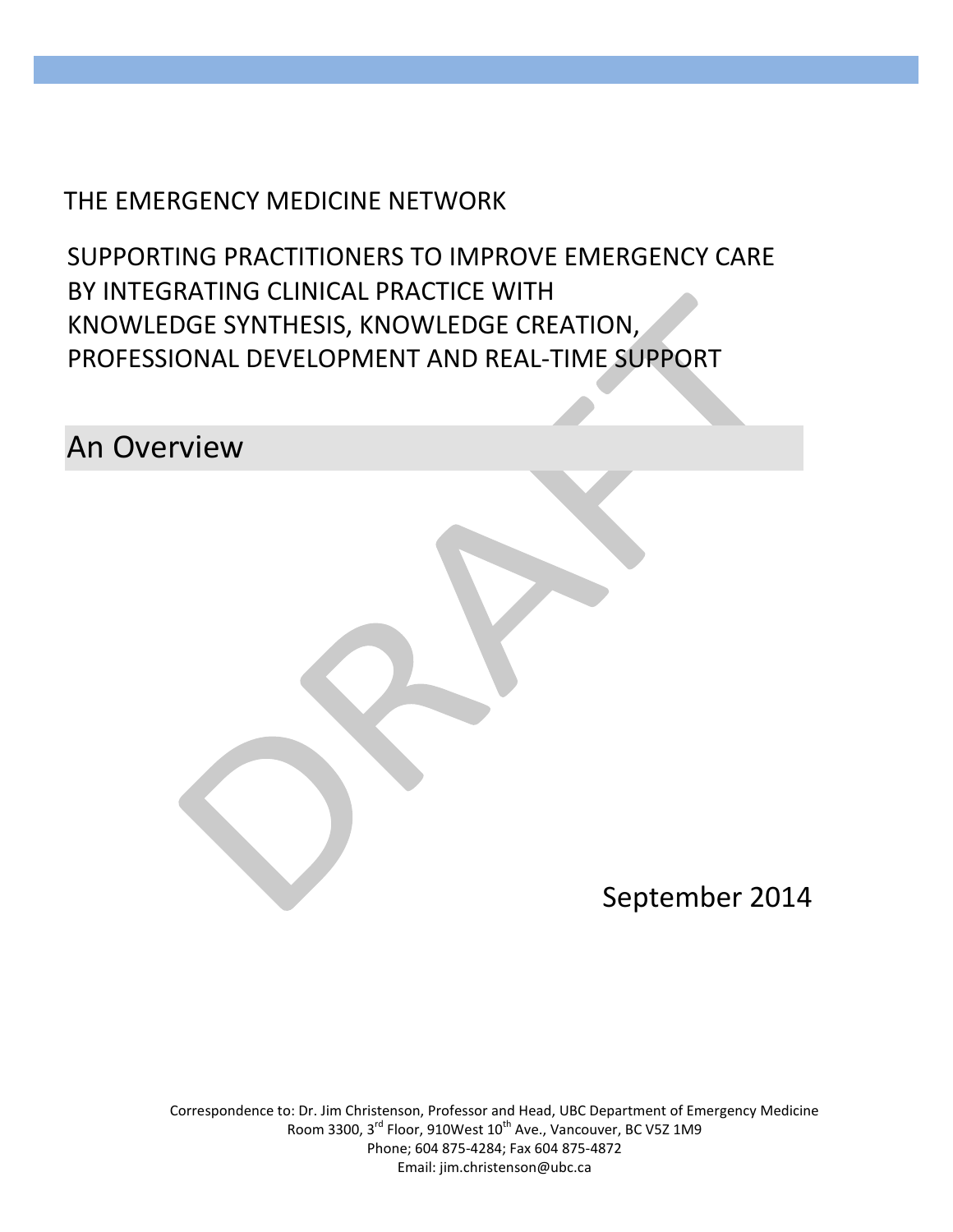#### **FORWARD**

*For the past 34 years I have practiced emergency medicine in British Columbia, and consider it a privilege. I continually marvel at the trust patients and families put in physicians they typically have never met, when they might be suffering from a life-altering or life-ending event. That trust is sacred, and demands that emergency physicians deliver the most up-todate and compassionate care possible… without compromise and regardless of location.*

*Yet every day I have questions about what is best practice for particular conditions. This uncertainty, and the spirit of inquiry, is what drove me to pursue a career in clinical research in an effort to answer some of those questions. It also inspired me to help others build greater emergency medicine research capacity to answer more of the many, many questions concerning best practice that arise every day across BC.*

*As my career evolved to include more administrative responsibilities, I began to understand the importance of infrastructure and the health care system, and their essential role in supporting clinicians to make appropriate diagnostic decisions and provide the best possible treatment. It is clear to me that we will be much more effective in delivering consistent best emergency care, in both urban and rural emergency departments, if we can coordinate policy makers, health care leaders, health care managers, researchers, educators and clinicians.*

*A BC Network of Emergency Care will increase the capacity, relevance and effectiveness of new knowledge creation, synthesis and exchange and in doing so will shorten the time to implementation of consistent best practice in BC. The 2,000,000 British Columbians who cross an emergency department threshold each year, and the 1000 physicians who care for them in 100 emergency departments deserve our best efforts.*

*This document is intended to provide an overview of a response to that challenge. It represents an effort to bring all necessary stakeholder parties together to define how we can implement a sustainable and organized approach to improving emergency care in BC.* 

*This is just the start of a sea change in the way we should approach emergency care in BC. I hope what is proposed resonates with you, and welcome your participation in constructive discussion, debate and improvements to this plan.*

*With optimism for the future of emergency care…*

# *Jim Christenson*

*Jim Christenson MD FRCPC Professor and Head, UBC Department of Emergency Medicine Planning Leader - BC Network of Emergency Care*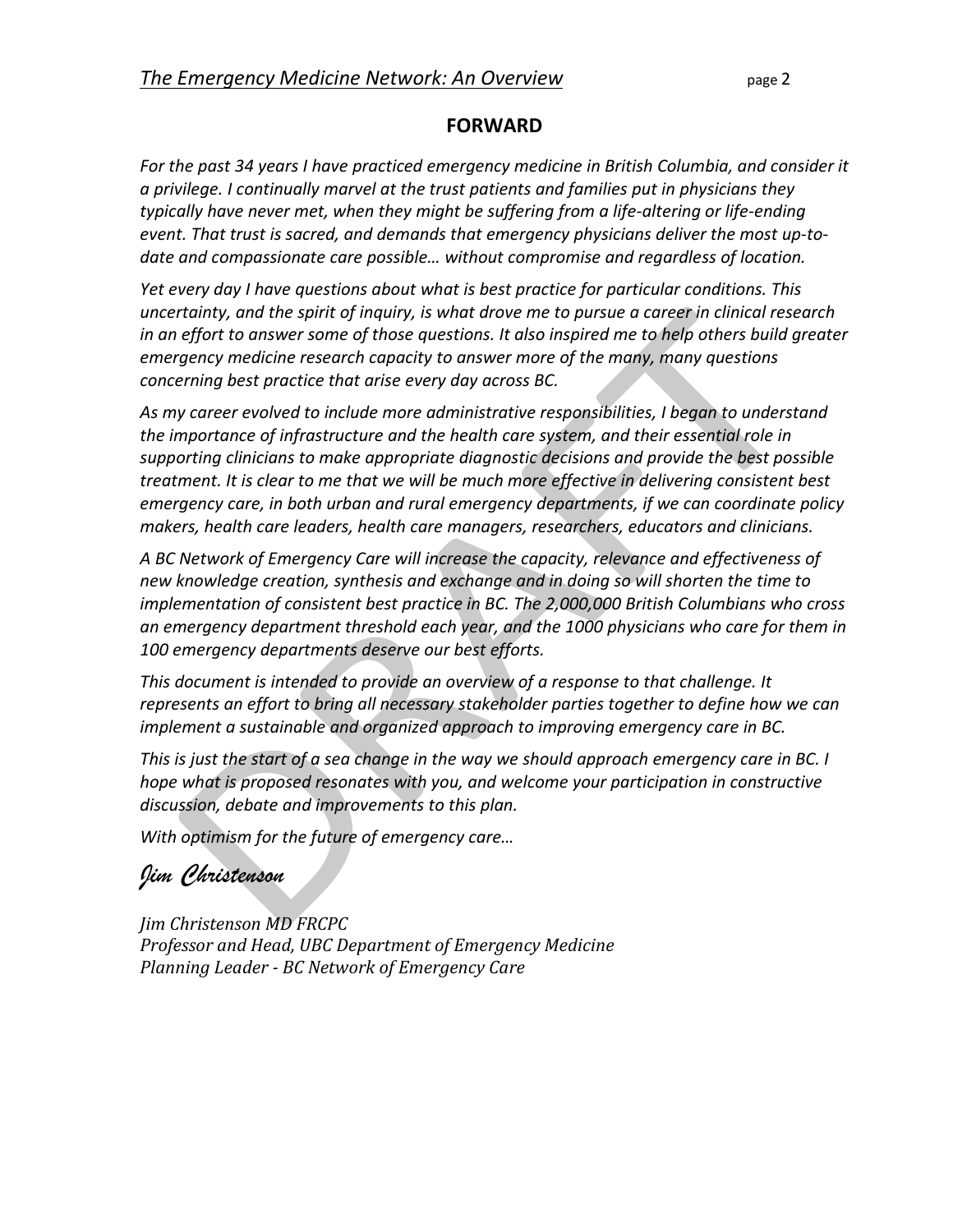# **PURPOSE OF THIS DOCUMENT**

This document is meant to provide a high-level overview of a proposed Network in Emergency Medicine. It is not meant to be an extensive planning document or a business plan but rather to inform decision-makers of the need and opportunity to improve emergency care in BC. More detailed documents are available for information or to guide implementation after we establish financial commitments to support the Network.

# **BACKGROUND**

# **Emergency Care in BC**

Emergency practitioners in B.C. respond to immediate and often unexpected health needs of our citizens. They respond to all patients arriving at the door of the emergency department whether defined as primary care or acute care. They directly see the consequences of failures in community care and hospital-based acute care, and are often responsible for the transition from community to acute care. It is estimated that 50% of acute inpatient admissions and approximately 25% of patient interactions with acute hospitals occur through an ED.

Over 1000 physicians (many part-time in conjunction with family medicine practices) care for 2,000,000 ED visits each year in 100 emergency departments. Approximately 2/3 of these physicians are part-time and also manage a family practice in smaller communities.

The modern practice of emergency medicine requires a very broad set of knowledge and skills. Individual physicians and emergency department managers struggle to remain current with best emergency care for the many presentations they encounter that are life or limb threatening. The explosion of new information related to emergency care is enormous and difficult for any one individual or emergency department to incorporate quickly into practice. The maintenance of up-to-date emergency knowledge and skills is particularly challenging for rural practitioners who often must remain current in general practice, obstetrics, psychiatry, pediatrics etc. Standard clinical practice guidelines are often out-of-date, confusing to practitioners, based on an urban style practice and commonly require modification to fit into the emergency department environment. Within this community many clinical and operational experts and hospital departments struggle in isolation to define and implement best practices.

# **Opportunity to Improve Emergency Care**

The consequence is a great variation in practice and substantial opportunity to improve care and clinical outcomes. Providing more consistent best care is also likely to result in reduced costs either through more efficient immediate management (eg. reducing need for transport) or reducing unnecessary complications.

Excellent provision of emergency care (primary and acute) reduces admissions, repeat emergency department visits, morbidity, mortality and health care costs. Excellence in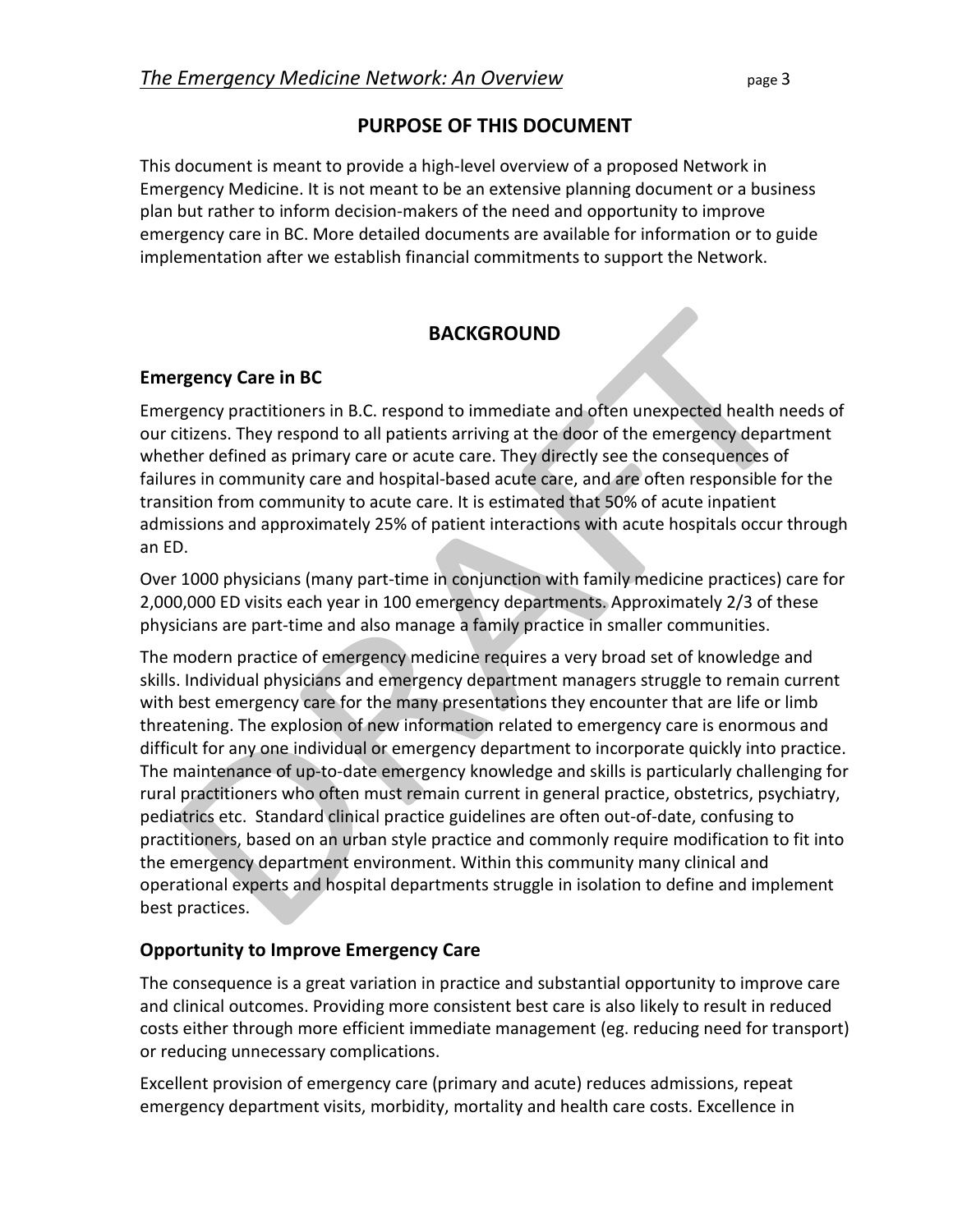emergency care also supports primary care in conjunction with the patient's general practitioner. The Emergency care system not only provides care for patients with unpredictable health crises but it is also a broad safety net for the inevitable patient safety near misses in the broader health care system.

#### **Expertise Without Coordination**

A large pool of talented expert clinicians and qualified and successful clinical researchers are faculty members within the UBC Department of Emergency Medicine. Academic emergency physicians work clinically in emergency departments, however, they traditionally work in tertiary care centers and are relatively isolated from the front line emergency care providers in rural and remote settings. Published "best practices" often do not penetrate to all providers in all settings, and some of the most common issues in emergency departments do not have well articulated ideal care paths. New evidence to support better patient management often takes years to incorporate into practice and may need specific modification for different settings.

We face the challenge of a lack of harmonization of evidence-based best emergency practice across the province. Building a communication network to share the knowledge and expertise of traditional academic emergency physicians and the perspective of experts from rural communities will enable more rapid change to best practice models.

To optimize implementation of evidence based best emergency care and to better support health system access, quality, efficiency and productivity, we need to:

- determine and continually update best practices in a wide variety of presentations
- effectively share that knowledge amongst emergency health providers
- maintain the necessary knowledge and skills through continuing professional development for all emergency practitioners and
- provide real-time expert clinical support

The public, medical and nursing communities and health care managers all expect high quality of care to be delivered in BC emergency settings. The Quality Improvement culture appropriately demands that we consistently provide best practice and avoid medical errors. The intent is to improve patient outcomes while also reducing the costs of avoidable adverse consequences. Despite universal support for this philosophy and the resulting change in medical culture, the resources and structure required to affect the necessary change in process and culture are insufficient. Provincial efforts through structures such as the BC Quality Council based on the Ministry of Health Clinical Care Management initiatives and the Evidence-to-Excellence Program have had success, but impact only a small proportion of patient presentations in EDs and have not penetrated adequately to all locations. The efforts to define privileging and credentialing for Emergency Practitioners are well-intentioned but difficult. A key principle incorporated into the discussions is the need to identify practice gaps or weaknesses in skills and critical thinking and address them through support, information or practice support.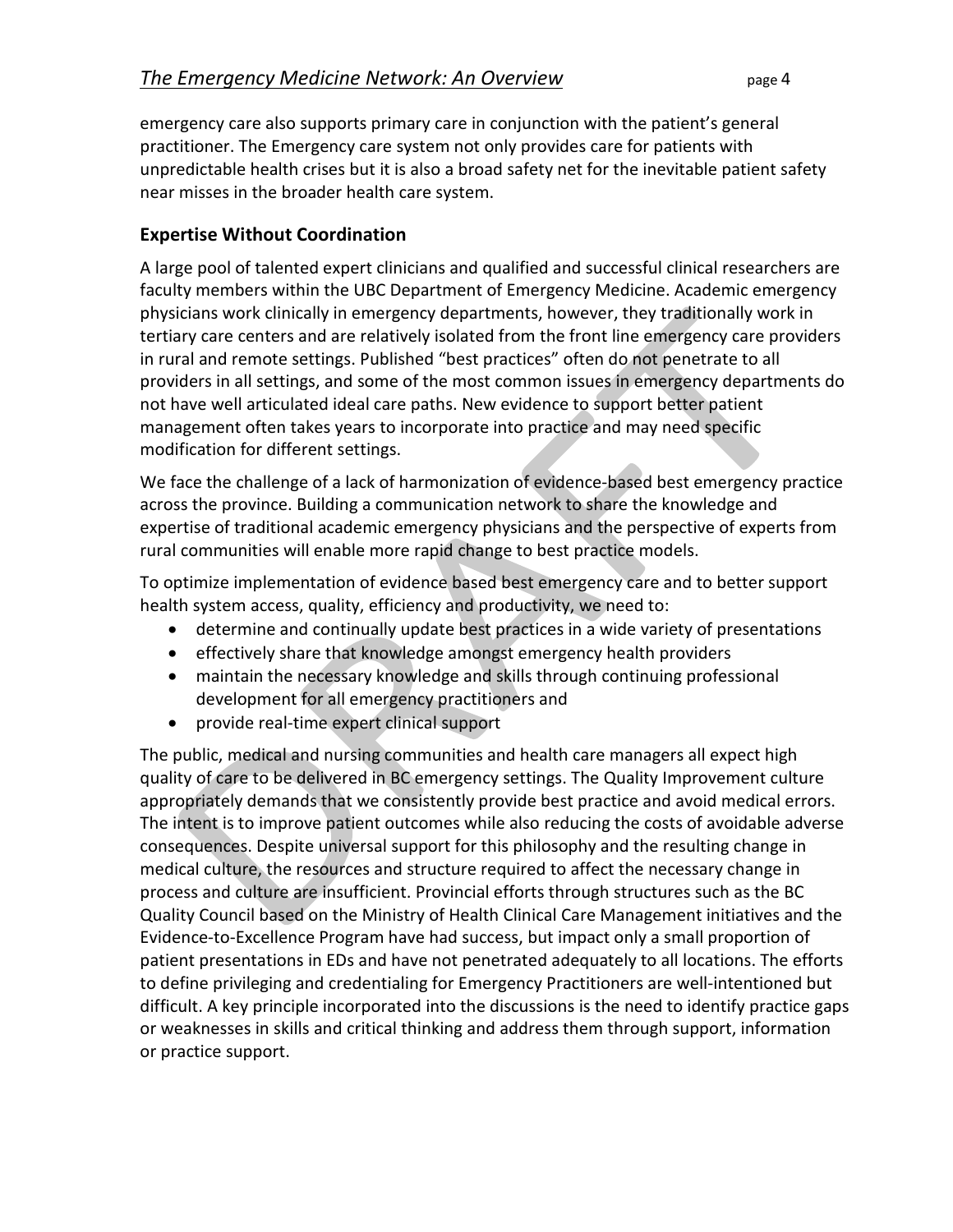To date, there is no coordinated effort to systematically and comprehensively improve the support for emergency physicians and emergency departments across BC to improve clinical care.

The community of emergency practitioners is an excellent resource to treat a range of primary and acute care issues; define health system problems; propose, implement and refine solutions; and evaluate the effectiveness of new policy. The UBC Department of Emergency Medicine is interested in working with partners to integrate academic and clinical emergency medicine. This implies a very different model from the traditional university department.

# **THE SOLUTION: AN EMERGENCY MEDICINE NETWORK**

The solution is to coordinate the significant talent and resources within the emergency medicine practitioner community and share the extraordinary knowledge and experience.

#### **The Network Vision**

# *Emergency practitioners supporting emergency practitioners to deliver best emergency care*

#### **Primary Network Objectives:**

- To provide real and sustainable system improvements in the quality of emergency care in all BC emergency departments
- To re-align resources to more efficiently improve emergency care and contribute to the larger health system strategic initiatives

#### **Network Support Objectives:**

- A vibrant communication network of emergency practitioners, policy-makers, provincial and local emergency care leaders, researchers, quality care experts and educators
- Increased capacity to create and synthesize best practices on a wide range of relevant topics
- An efficient communication platform to share best practices and facilitate implementation
- Real-time support to advise and support
- Comprehensive and accessible CPD for the emergency medicine practitioner

#### **Who are we?**

This plan was initiated in the UBC Department of Emergency Medicine and is consistent with its vision. However, many other stakeholders support the concept and direction and have contributed to the plan's development.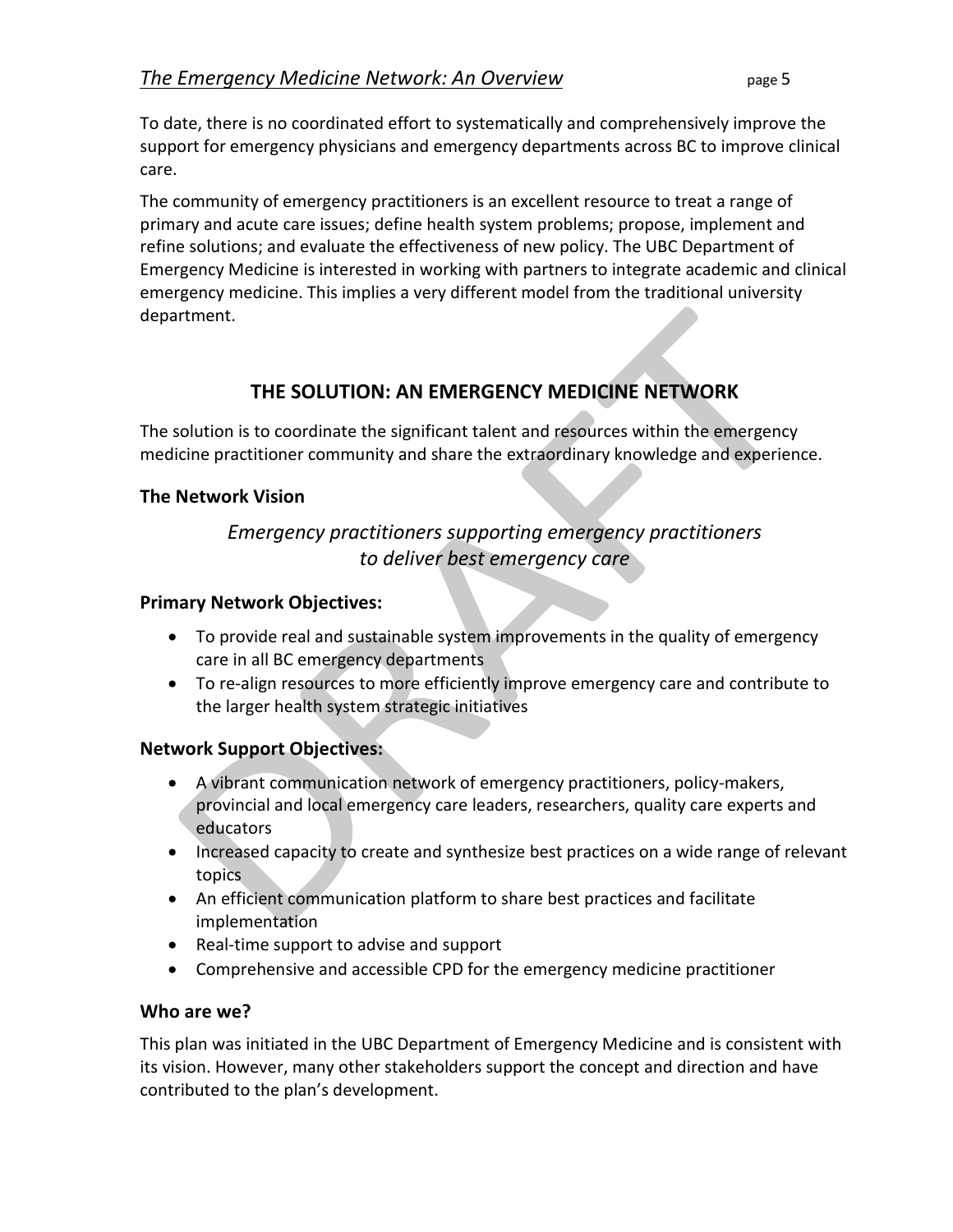The BC Network in Emergency Care is not simply an expansion of the UBC Department of Emergency Medicine. It is a new and broader "organization" integrating clinical care with knowledge creation and exchange. It will establish shared governance and a shared vision for all stakeholders and will evolve as we learn how to most effectively achieve our goals. The UBC Department of Emergency Medicine will play an important leadership role and use its clinician scientists to create new knowledge, synthesize existing knowledge and evaluate the effectiveness of the Network.

The Network will connect academics, policy makers and managers with the front-line clinicians who deliver care. It will focus on the quality of care provided with an intensity never before attempted. It will build and provide the support for clinicians thus enabling them to provide the best care. In doing so, the Network will directly contribute to the successful achievement of the goals of the Ministry of Health and the Health Authorities related to quality emergency care.

Although all physicians practicing emergency medicine are likely to benefit, the most important impact is likely to be for part-time rural emergency practitioners and the communities they serve. Network supports will provide confidence in rural physicians that they can deliver the care their emergency patients deserve. Physicians supported by a Network are more likely to remain in rural communities and continue the challenging career of mixed general and emergency practice.

#### **Integrated province-wide support for emergency practice**

An integrated Network of Emergency Medicine clinicians, researchers, educators, clinical specialists, health services managers, quality leaders, Health Authorities and the Ministry of Health can improve emergency care in all sites across the province.

A functional Network of Emergency Care will provide the infrastructure to:

- Identify opportunities for improvement
- Share existing expertise to solve operational or quality improvement issues
- Use existing expertise from across the province to centrally define best practices for many common emergency clinical patient presentations
- Share the developed information or solution in a central repository for easy access by all clinicians and emergency departments
- Support and direct clinician scientists to prioritize and develop solutions to real clinical problems
- Coordinate and facilitate continuing professional development for emergency practitioners in BC
- Provide real-time support using modern eHealth and tele-health strategies to advise emergency clinicians in the moment of need

#### **Network Programs**

The work of the network can be divided into 4 functional and 2 support programs.

The functional programs to support practitioners directly are: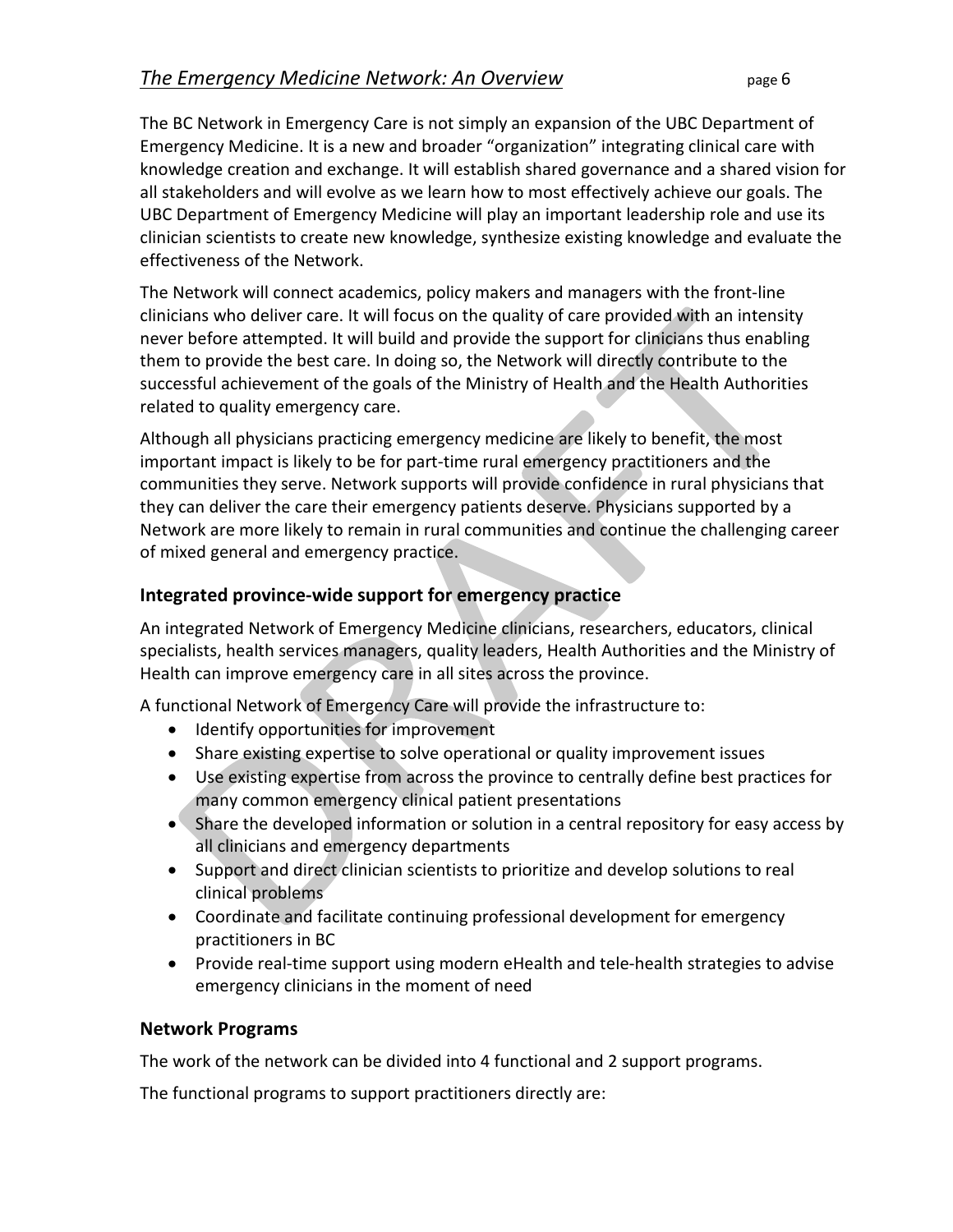- Descriptions of best practice (knowledge synthesis and sharing)
- Creating better practices (knowledge creation/research)
- Continuing professional development (comprehensive and pro-active)
- Real-time advice for practitioners (eHealth and tele-health)

The support programs that facilitate the functional programs are:

- an accessible, provincial clinical and administrative database
- an effective and sustainable communications infrastructure

# **THE FOUR FUNCTIONAL PROGRAMS**

#### *Relevant Descriptions Of Emergency Medicine Best Practices*

Despite standard publications and excellent programs such as Evidence to Excellence and Clinical Care Management, province-wide implementation of the many emergency best practices is inadequate. Dissemination of newly created knowledge relevant to care even if generated in BC is inefficient because there is no structured communication network to support information sharing.

We will build an efficient province-wide repository of best practices and clinical support tools. Each topic will define specifics relevant to tertiary settings, large community hospitals and rural emergency departments. Experts from across the province will acquire perspectives from users, build a useful and accessible reference, maintain the reference as knowledge changes and lead an interactive province-wide conversation to discuss nuances and practical application improvements offered by users.

Identifying 25-50 topics priority topics with one provincial repository and one expert responsible for updating each will be much more efficient than developing similar information independently at multiple sites. Engaging clinicians in a network depends in the practical usefulness of these described best practices.

*Example: Clinician scientists have evaluated discharge errors in patients with chest pain and developed a clinical decision rule that identifies the patients who have a very low likelihood of an incipient heart attack. A substantial proportion of these patients can be discharged without the need for further investigations. This reduces ED congestion, reduces the error of inappropriate discharge and reduces patient inconvenience and anxiety. It can and should be applied in all EDs in BC but has not penetrated to this level despite academic publication.*

#### *Creating Better Practice (Innovation)*

The ultimate purpose of the UBC Department of Emergency Medicine (DEM) is to improve care provided in emergency departments across BC. Emergency medicine clinician scientists create new knowledge to improve the practice of emergency medicine. The Department of Emergency Medicine research faculty include those: who build capacity for research through funding, training and tools; who conduct research in tertiary care centers, multicenter networks or in community settings; who use newly gained knowledge to inform practice; who understand how to best implement new findings; who create knowledge essential to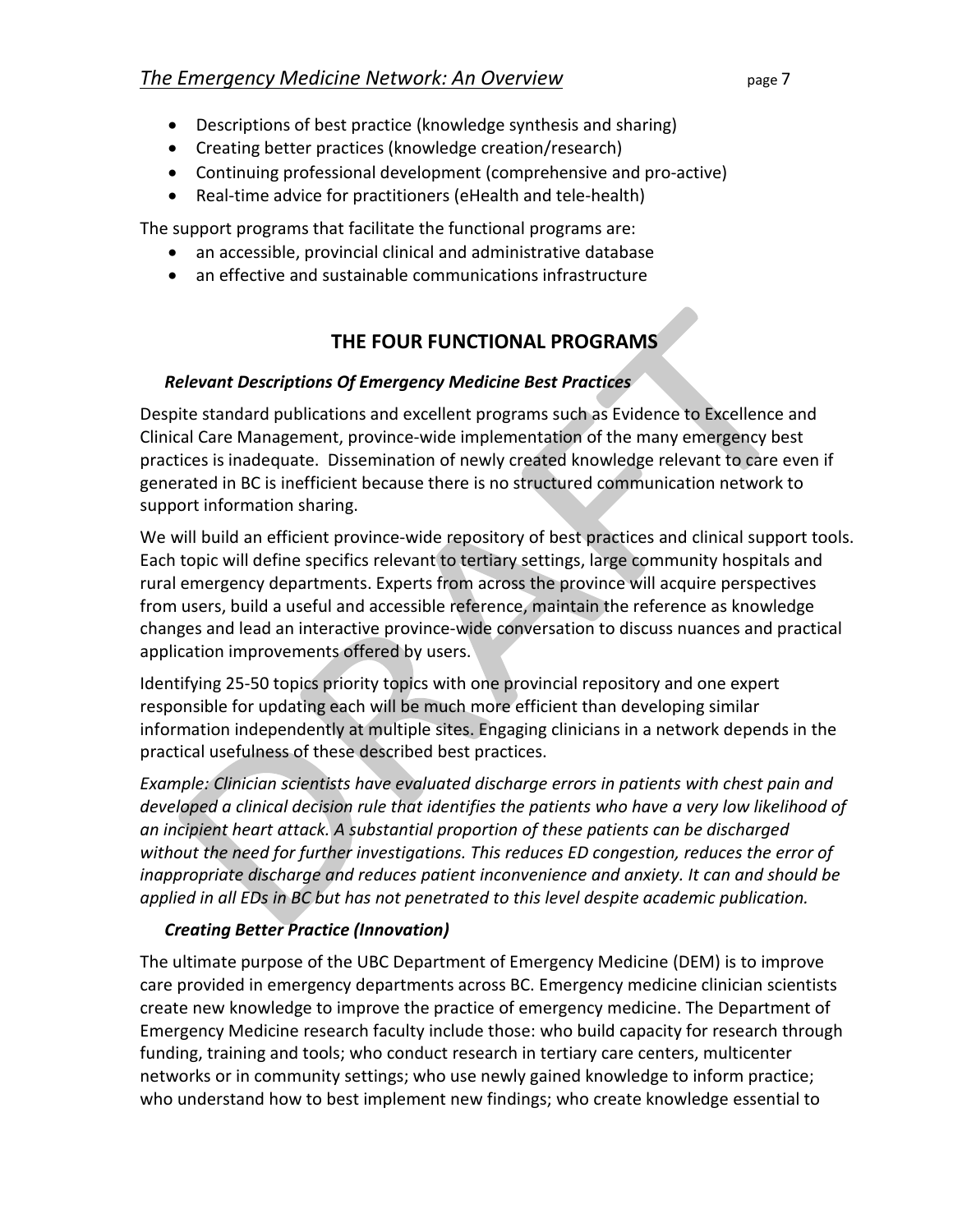health care policy; and who evaluate the effectiveness of new policies. DEM faculty share a common passion: to bring the very best of emergency care based on sound evidence to the bedside. Clinician scientists in the UBC Department of Emergency Medicine have generated significant contributions to emergency medicine practice.

*Recent examples include:*

- *improved sudden cardiac death survival in BC from 6.6% to 13.8% (>150 additional patients alive each year)*
- *a decision rule to identify patients with chest pain for safe discharge within 2 hours*
- *documenting the safety of electrical cardioversion for atrial fibrillation to reduce ED length of stay*
- *defining and implementing best practices for stroke prevention and management*
- *defining the effect of alcohol levels on drivers and supporting more effective driving impairment laws*
- *identifying the burden of prescription drug adverse events and methods of effective screening*
- *development of local and regional emergency medicine databases to monitor care gaps and the effect of policy implementation*
- *defining accountability and advocating for policies to reduce ED crowding*
- *identifying characteristics of effective implementation of best practices in sepsis*

The DEM is committed to focus researchers funded by the MOH and the Health Authorities to provide solutions to real clinical or operational problems identified by practitioners and health authority managers.

One of the advantages of a comprehensive network lies in the shared successes of smaller, traditionally non-academic emergency departments and experts outside the traditional academic sphere. The network views research in its broadest sense to include successful clinical and administrative quality improvement projects from any local site or multi-center group.

The Network provides the structure to share new clinical or operational solutions on the platform defined above in the "Description of Best Practices". Time to broader implementation of new knowledge will be dramatically shortened.

# *Enhancing Continuing Professional Development*

The network will build a robust schedule of **continuing professional development** that proactively disseminates new important knowledge for critical decision-making and provides a solid opportunity for acquisition and maintenance of necessary emergency medicine skills.

Many excellent but separate education programs have been well received in the emergency practitioner community. They all have strengths and weaknesses but rarely penetrate deeply enough to reach all those who need this education. Integrating and coordinating face to face simulation programs, conferences, webinars and distributing the many excellent rounds delivered at local centers will provide the necessary opportunities for emergency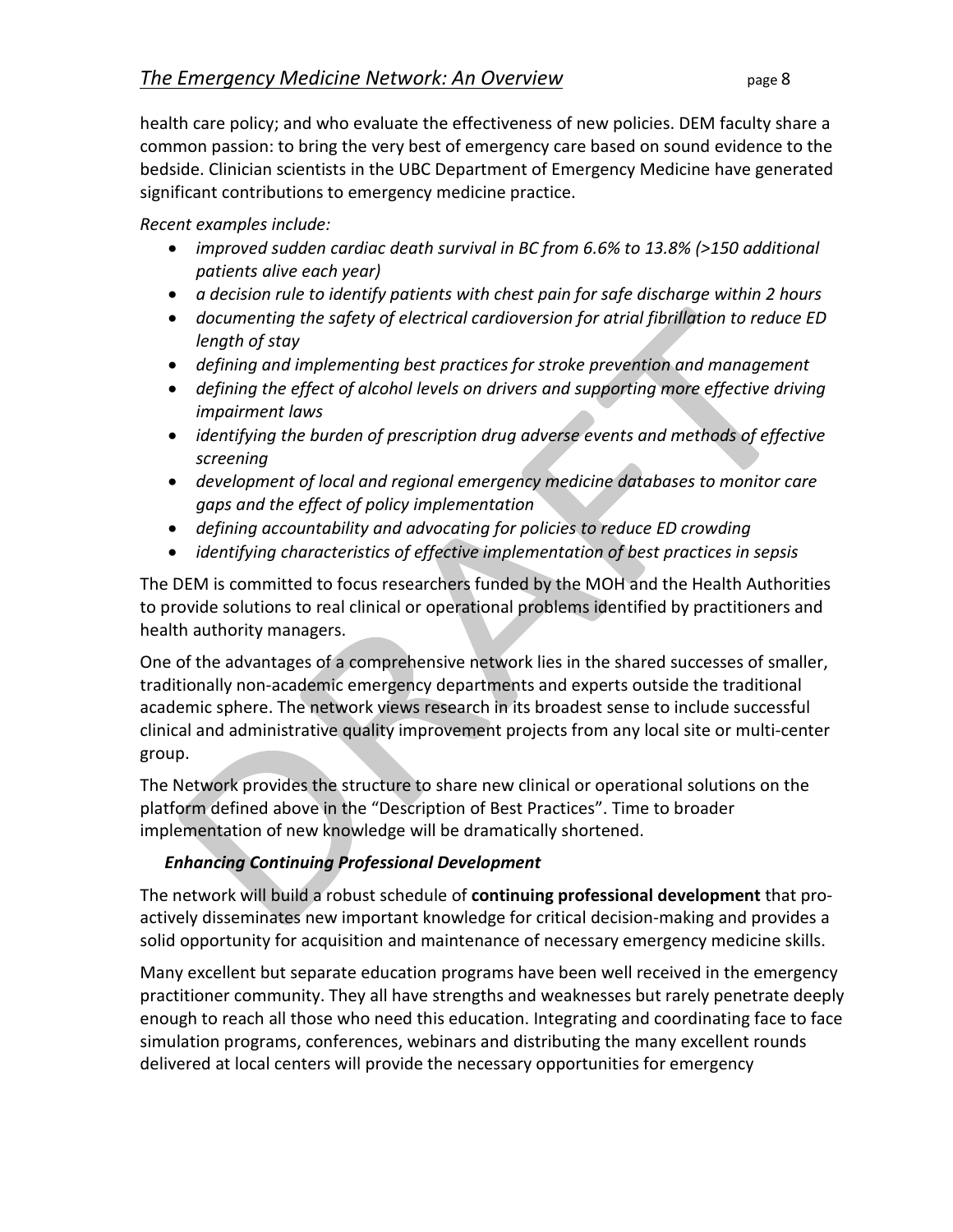practitioners to learn new skills, maintain infrequently practiced skills, hone critical thinking and strengthen the core knowledge base essential to best practice.

This Network CPD program will build on the substantial success of: existing simulation programs (The CARES Course; The Shock Course, The Interior Health Authority simulation community team practice course, The Simulation-assisted Emergency Procedures course and a companion course for pediatric skills); current excellent conferences (The St Paul's Emergency Medicine update conference and the Kelowna Rural Emergency Medicine Course); Evidence to Excellence webinars (this concept will be expanded to share rounds given in emergency medicine across the province with practitioners accessing from their desktop interface)

A comprehensive integrated professional development program will be focused on meeting the knowledge and skills gaps expressed by practitioners or uncovered in the privileging and credentialing process.

#### *Real-Time Expert Support*

Despite good access to expert descriptions of best practice and a more robust professional development program, practitioners in smaller communities will at times require real-time support from expert colleagues. We will build three levels of real-time support based on increasing urgency and complexity.

1. Non-urgent social media based support. There will be times, perhaps with a patient in the emergency department or perhaps after an interaction, when an emergency practitioner has a simple question about management that is not time-sensitive.

2. Urgent telephone advice. Practitioners at times need to talk about the best management for a moderately ill patient they are currently seeing. It might involve actual therapies or diagnostic procedures or a better understanding of what care might be offered to a patient in a higher level of care. Sometimes what will be done at a higher level of care is achievable at any center thus obviating the transfer. On other occasions advice might be to transfer a patient who is not unstable currently but at high risk, thus preventing a more urgent transfer that could result in unnecessary complications after clinical deterioration. We will explore the potential to partner with the BC Emergency Health Services Emergency Physician Online Services (EPOS) program. The model will be very similar to the effective Poison Control program but deal with a greater array of clinical scenarios.

3. Video-linked support for critical care. On occasion a practitioner in a smaller center needs an expert to be looking over his or her shoulder and advising on the next course of action. These are very stressful circumstances in situations that require expert care but in cases where the practitioner has little practical experience. A video view using modern mobile devices can be extremely helpful to diagnose or define the urgency of interventions such as intubation as well as to guide procedures such as intubation or chest-tube placement. The structure would require available experts 24/7 and could be a provincial or regional service.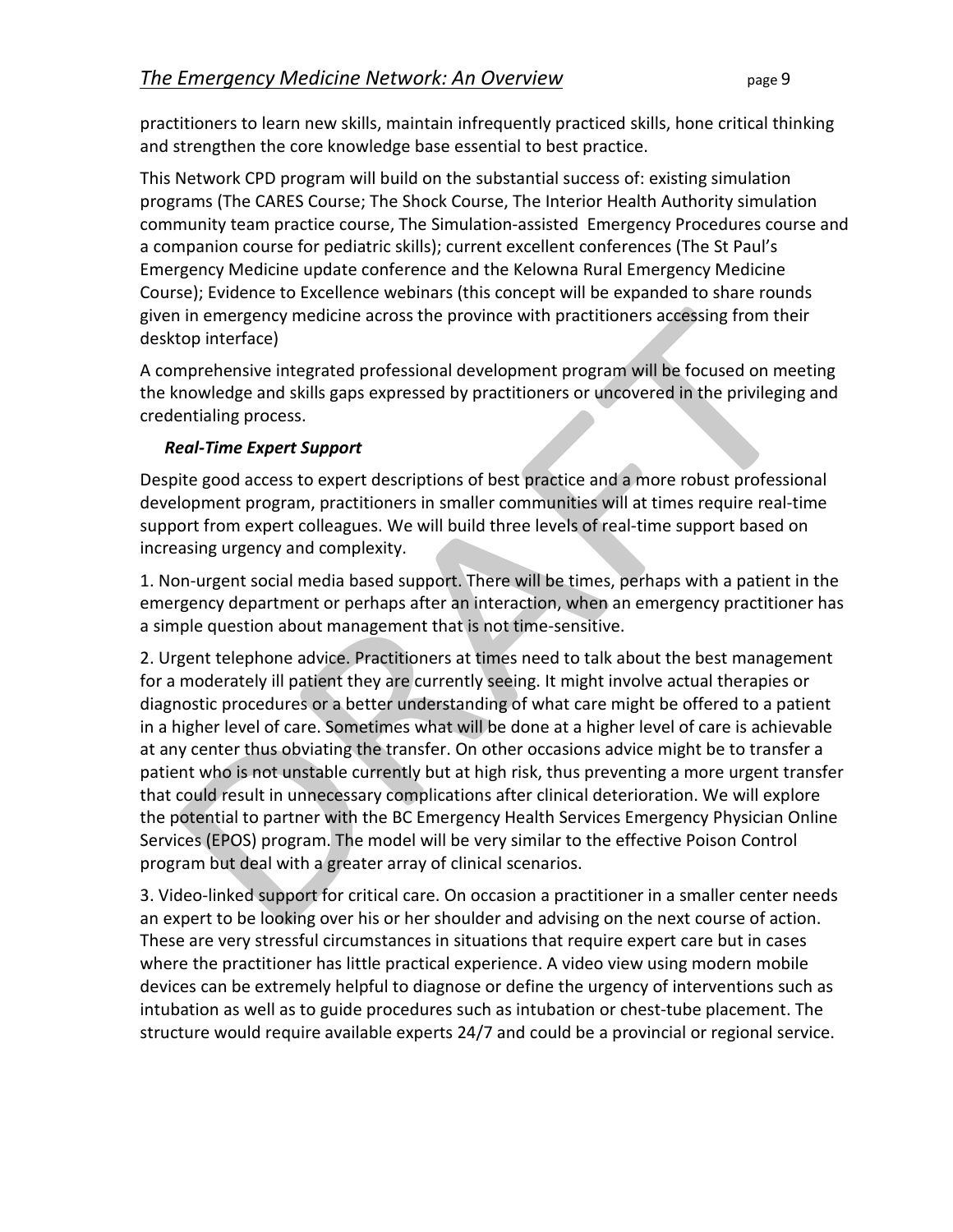# **NETWORK REQUIREMENTS AND STRUCTURE**

**The following are necessary for successful network implementation**

- deep **engagement of clinicians, academics, managers and health leaders**
- **shared governance**
- **effective dedicated management**
- distributed but **organized support** and management
- **frequent discussions to continually improve** and redesign the network
- **facilitated communication platforms**
- **easily accessible support tools for clinicians**
- **data** on emergency presentation and care processes
- **protected time for strategic initiative research leaders**
- **time commitments from clinical experts** across the province in key areas
- a broad definition of knowledge creation including **quality improvement**
- a robust schedule of **continuing professional development**
- integrated **evaluation**
- **investment** in the resources required for detailed planning, management, implementation and reporting

### **Partnerships necessary for success**

A large number of partners are required to commit to this vision and plan if we are to achieve success. The following groups are essential.



Specific partners include: the Department of Emergency Medicine, the Ministry of Health, Health Authorities, the Faculty of Medicine, the Rural Care Collaborative, Shared Care Services Committee, the doctors of BC, Rural Education Action Program (REAP), each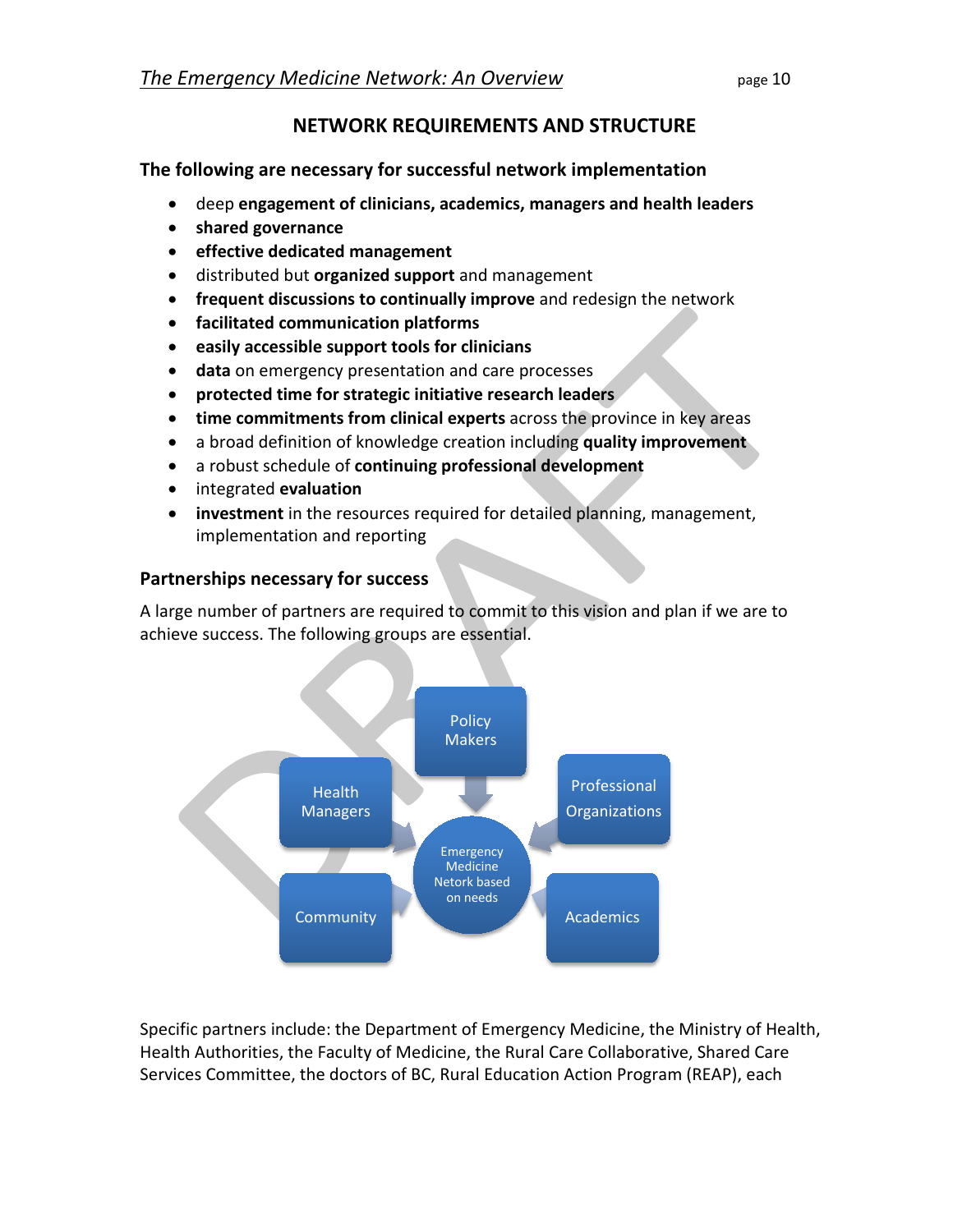emergency department in the province and all physicians practicing emergency medicine in the province.

#### **Defining and reporting success**

Success of the Network will depend on the engagement of the stakeholder partners and the continuing energy and enthusiasm of the participants. In the end it will only survive and be sustained if it benefits patients by meeting the needs of emergency practitioners.

One of our key priorities is to build and integrate provincial emergency medicine clinical and administrative data systems to allow us to identify problems and quantitatively measure the effect of policy or process implementation on clinically relevant or system relevant outcomes and health system efficiencies.

Nevertheless we intend to implement an evaluation framework from the initiation of this project to describe quantitatively and qualitatively what we have achieved. It will also provide information on implementation issues and allow us to modify and improve the approach as we proceed.

At a minimum, early reports to define success will include:

- perceptions of emergency practitioners about the value of the Network
- documentation of newly developed clinical support materials
- documentation of new solutions to relevant clinical or administrative problems
- extent of provincial participation in development of clinical support tools
- active local ED implementation of centrally available support tools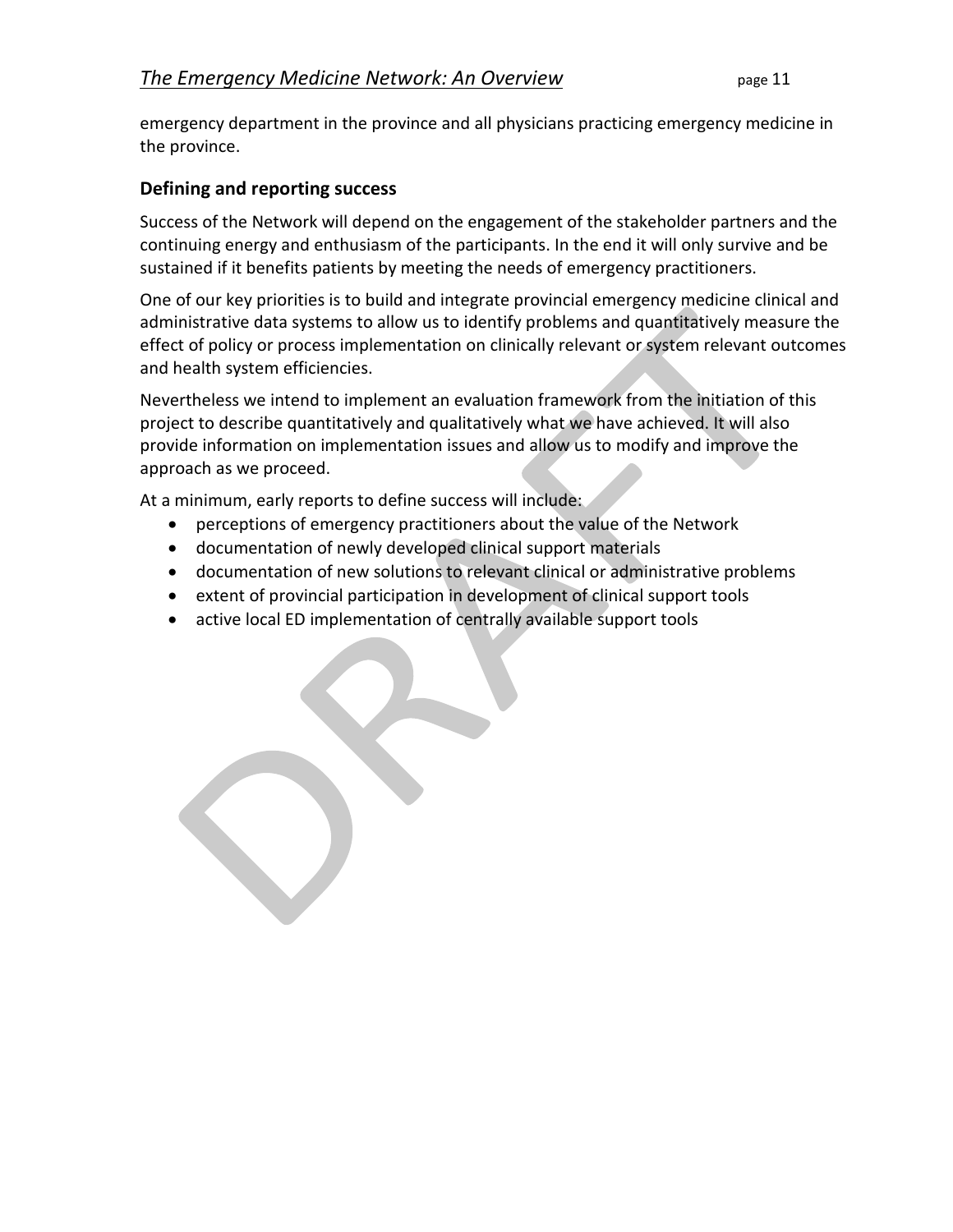# **GOVERNANCE AND MANAGEMENT STRUCTURE**

The following structure provides a high-level view of the governance and management structure that defines the work, accountability, decision-making and reporting stream.



#### *Executive Sponsors*

The Executive Sponsor Group will set overall direction by sponsoring this plan (when finalized and endorsed). They will approve expectations and objective measurement of outcomes consistent with the level of support provided.

The Executive sponsors will be specifically responsible for hiring the EM Network Executive Director who will in turn report directly to them through regular reports and yearly meetings.

Each Health Authority and the Ministry of Health will appoint a decision making executive from their organizations. The Head of the Department of Emergency Medicine will represent the Academic perspective.

#### *Program Leadership Group*

The Program Leadership group will act as the working Senior Executive Team for the Network. It will include the Medical Leader and Manager of each of the six programs. It will modify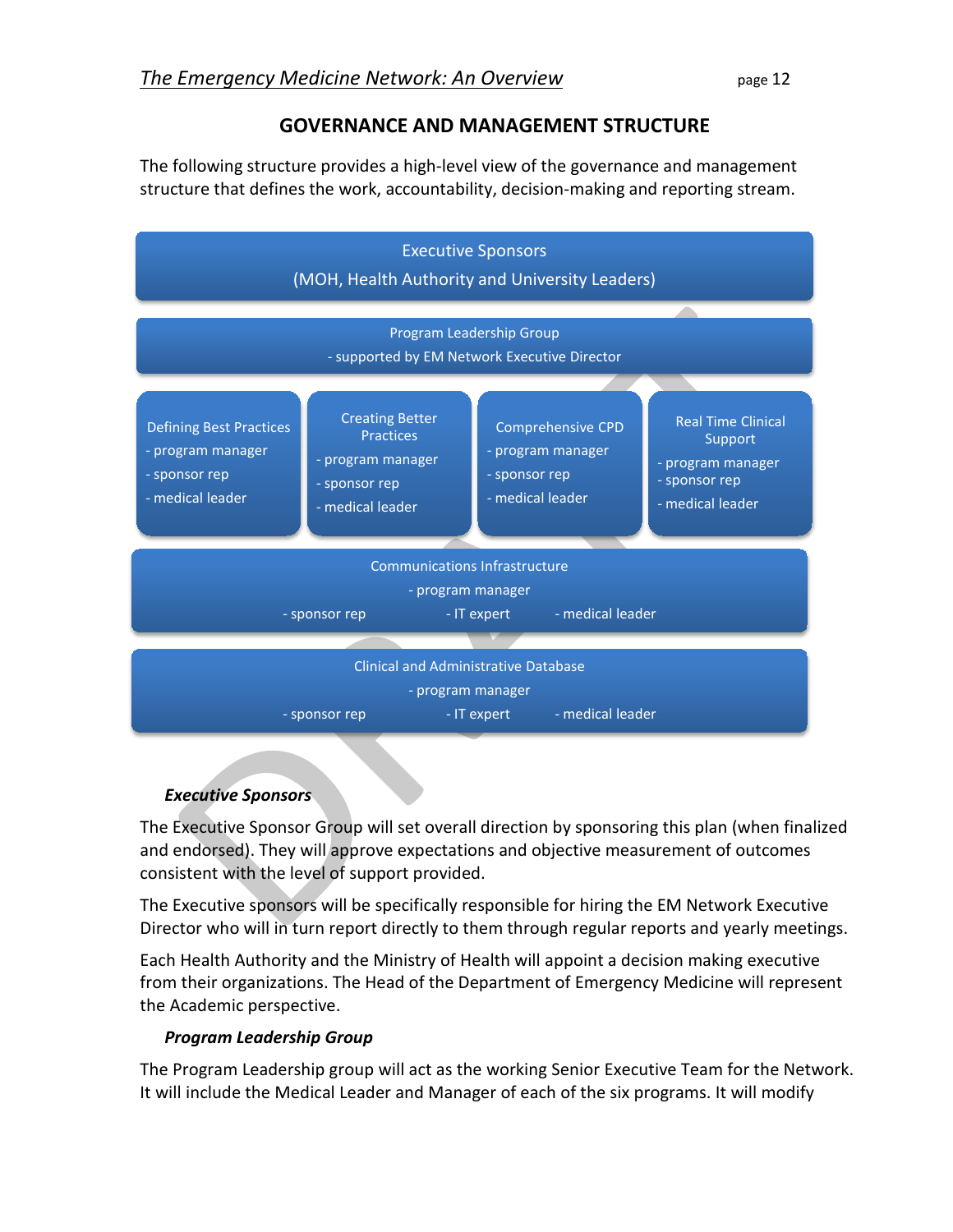plans, set strategy, set timing and output targets for reporting to the Executive Sponsors. Each Health Authority and the Minister of Health is welcome to appoint a sponsor representative to the Program Leadership Group.

This committee will hear all the issues and reports on successes and problems encountered by each of the programs and develop reports to the Executive Sponsors. They will meet monthly by video / teleconference.

#### **MANAGEMENT FRAMEWORK**

#### *Program Leadership Group*

The Program leadership Group as described above will support the managers of each program. They will use their varied skill sets to ensure success of the Network Programs as a whole, despite variable timing and expectations of individual programs.

#### *Programs*

Management of each individual program will include a part-time manager and a supported medical leader. A particular management staff could be responsible for 2 programs if the skill set is aligned and the time allotment is possible.

Managers and Leaders will work closely together using allocated resources to fulfill the objectives of the program. In the initial stages they will reach out to the entire Network to ensure alignment and engagement of clinicians, health care managers and decision makers. A business plan specific to the Program will then be developed for approval by the Program Leadership Group.

The Network will adopt a servant leader/facilitator leadership model. To truly function as a Network there will be minimal vertical hierarchy and a broad horizontal partnership. Success will depend on frequent meaningful communications about Network Activities so that it has an identity and a personality.

Credit will be ascribed to all in a given team with perhaps special highlights to individuals who facilitate a major change in the culture or operations.

Network leadership will seek contributions from all departments in the province and will find ways to share that knowledge or engage contributors in other ways within the Network.